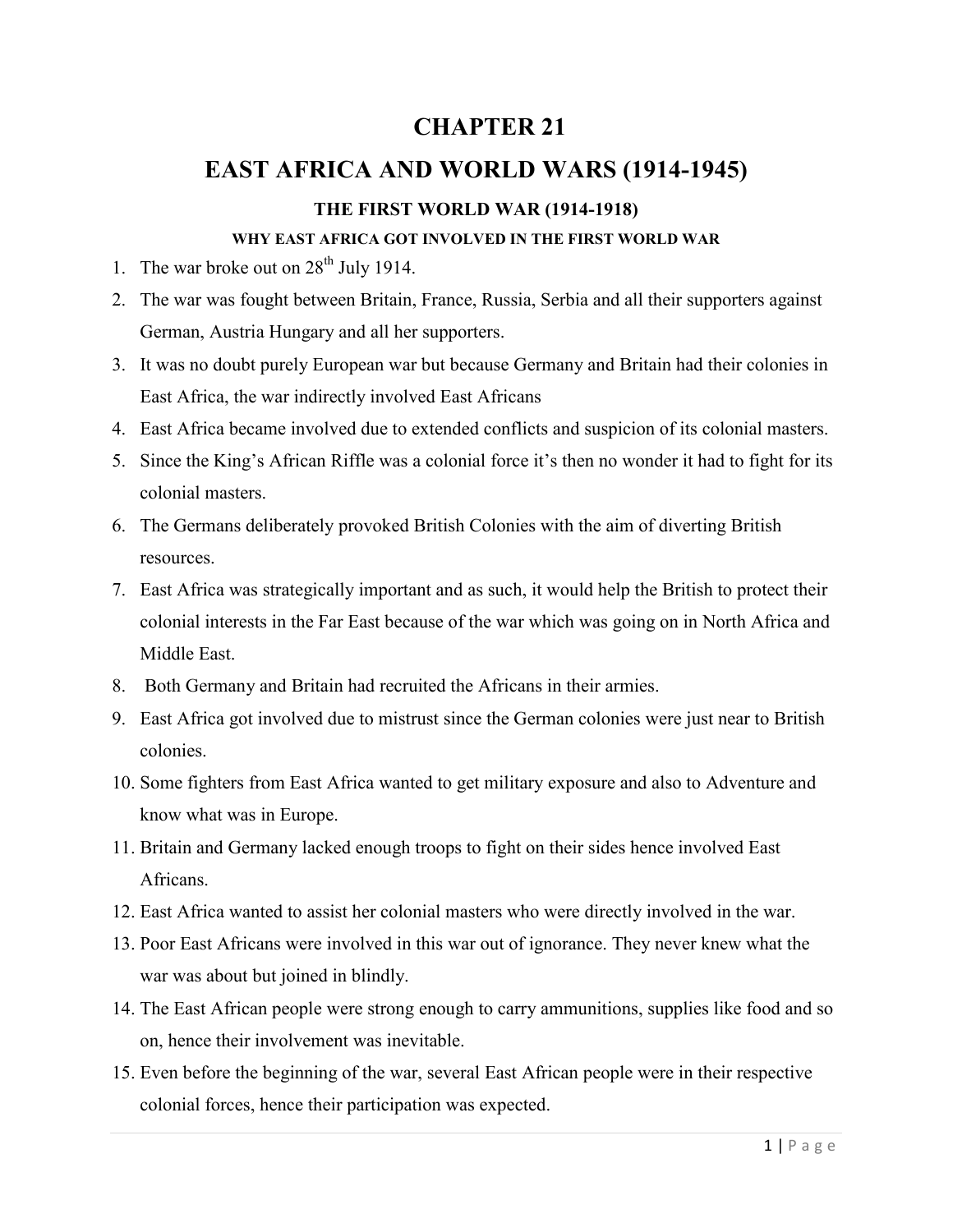16. It must be noted that East Africans fully got involved in this war and actually did the following: They physically fought in the war, they supplied food to the forces, they carried supplies like food, they carried the wounded soldiers, they drove heavy tanks during the war, they carried very big guns because they were strong and other East Africans prepared food for the army.

#### **HOW EAST AFRICA GOT INVOLVED IN THE FIRST WORLD WAR**

- 1. World War I was fought beginning on the  $28<sup>th</sup>$ , July 1914.
- 2. It was the first major war that involved almost the whole world.
- 3. The war was fought between Britain, France, Russia, Serbia and all their supporters against German, Austria Hungary and all her supporters.
- 4. It appeared purely European war but because Germany and Britain had their colonies in East Africa, the war indirectly involved East Africans.
- 5. East Africa therefore joined to protect the interest of their colonial masters, Britain for the case of Uganda and Kenya, then Germany for the case of Tanganyika.
- 6. Both Germany and Britain had recruited the Africans in their armies.
- 7. The Germans used about 2750 soldiers in Tanganyika.
- 8. But Britain on the other had more forces in East Africa than the Germans.
- 9. In East Africa, the German forces were under the command of Lettow Von Vorbeck who attacked the British railway to weaken them.
- 10. Britain also responded by attacking the German soldiers at Tanga Port.
- 11. At the beginning of the war, the Germans defeated the British.
- 12. To counter the Germans, the British later brought some soldiers from South Africa, India, Rhodesia and Malawi formerly Nyasaland under the command of General Smuts.
- 13. They also hired the Belgian forces to attack the German forces in Tabora.
- 14. With these forces, Britain started repulsing and defeating the German forces. They pushed them as far as Kilimanjaro Mountains.
- 15. Towards 1918, the German forces were pushed towards the southern part of Mozambique.
- 16. By the end of 1918, Germany was finally defeated in East Africa. Peace finally returned in East Africa.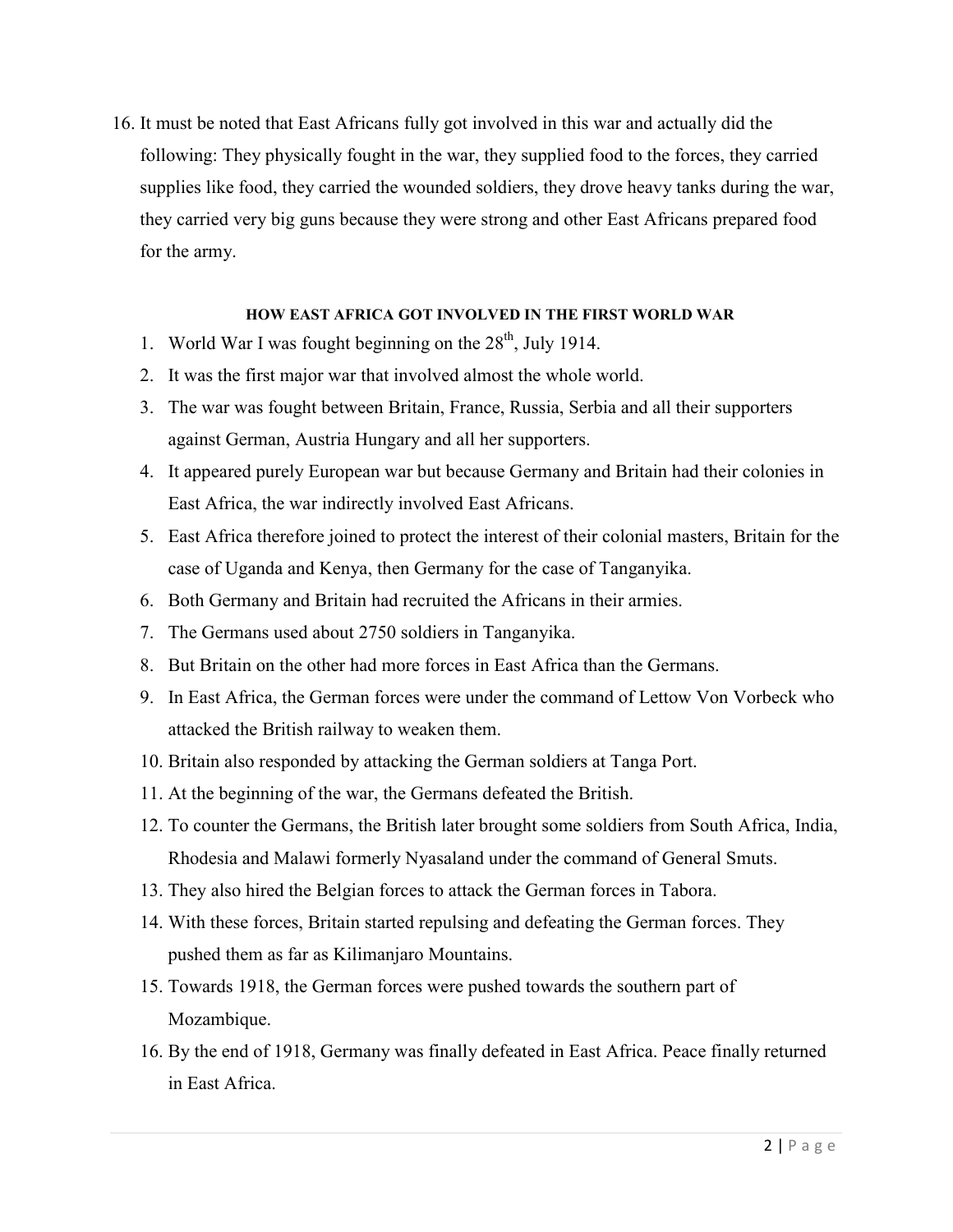#### **EFFECTS OF WORLD WAR I UPON THE PEOPLE OF EAST AFRICA**

- 1. It led to economic decay in East Africa.
- 2. It also led to rise of nationalism among the East African people.
- 3. The East Africans who participated in the war learnt to be more militarism.
- 4. It led to several deaths of East Africans.
- 5. Germany lost her control over Tanganyika.
- 6. It led to creation of ex-African fighters or ex-service men.
- 7. African got employment opportunities during the war, for example they worked as cooks, and porters.
- 8. It made the Europeans who participated to lose their superiority complex over the Africans. The Africans had seen Europeans cry, die and hence they knew that they were just like any other human being on earth. They also discovered that in Europe there were beggars and those severely hit by poverty.
- 9. It created some unity among the East African people against the whites.
- 10. The German defeat forced her to quickly surrender her colonies to the League of Nations, a newly formed world body to maintain world peace.
- 11. Britain took over Tanganyika in 1920 to control it on behalf of the League of Nations.
- 12. Indirect rule was introduced in Tanganyika by the British.
- 13. Many people were wounded and made disabled.
- 14. It led to economic depression (decline) of 1930's in Europe that affected the East Africa people.
- 15. The East African attitude towards the whites changed greatly. They never saw the need to respect them any longer.
- 16. The East Africans who were involved in the war leant new skills of fighting.
- 17. Famine and starvation due to general decline in agricultural production broke out.
- 18. Exploitation of East African resources intensified as European powers wanted to rebuild their economies.
- 19. Ranks and even medals were awarded to the East Africans which even today several old men are proud of.
- 20. Critical thinking and evolution of new ideas was realized in East Africans.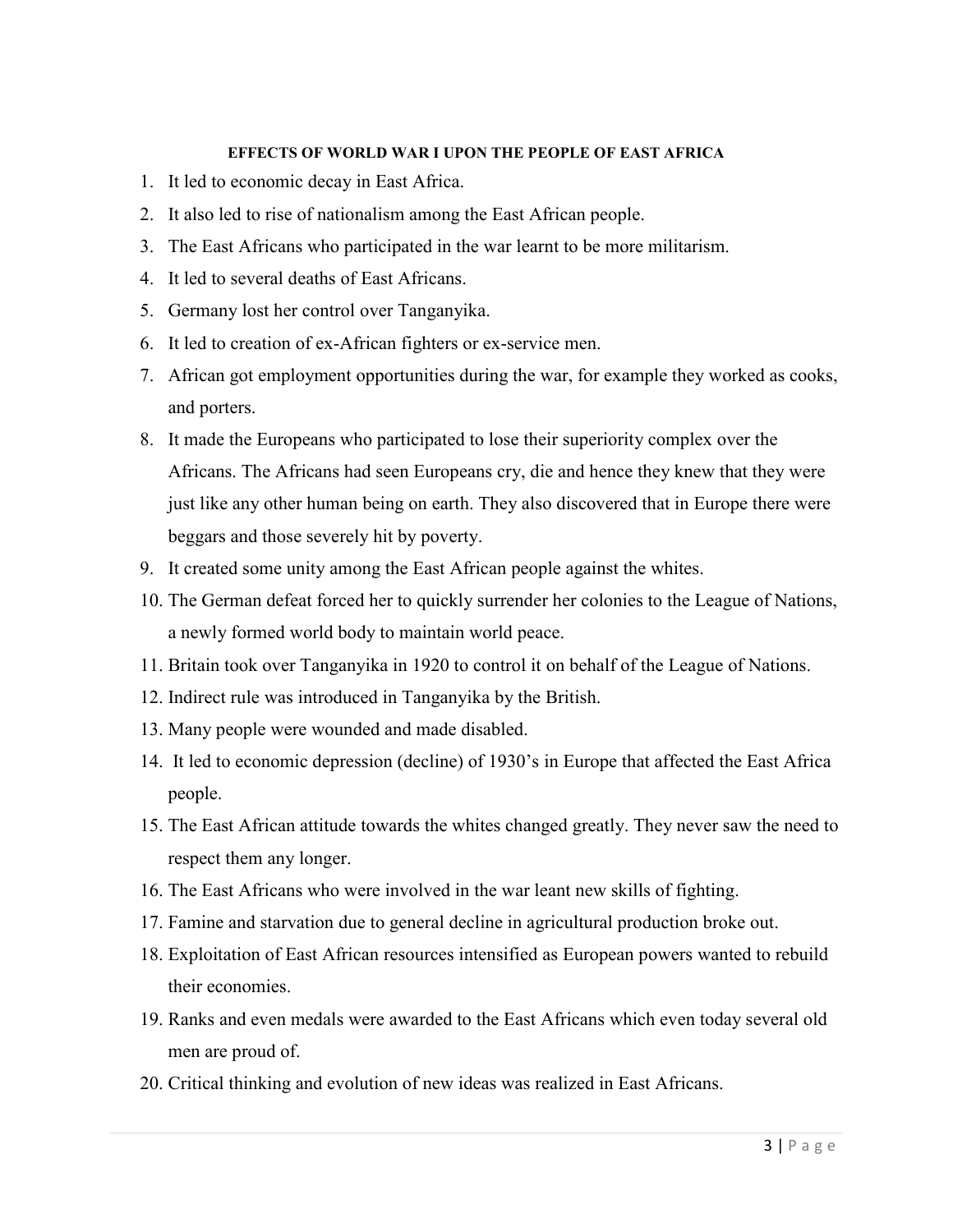21. European diseases like plague and meningitis were spread by the East Africans who were involved in the war.

#### **Revision questions**

- i. Why was East Africa involved in World War I?
- ii. How did East Africa get involved in World War I?
- iii. How did the war affect the people of East Africa?

#### **THE SECOND WORLD WAR**

#### **WHY AND HOW EAST AFRICA WAS INVOLVED**

- 1. World war II started in 1939 and ended in 1945.
- 2. It occurred in Europe among Germany, Italy, and their friends against Britain, France, Russia, USA and their friends.
- 3. Once again East Africa was unable to remain neutral in this war although this time there was no serious fighting in any of the three East African countries. The reasons were:
- 4. East Africa was under one of the European warlords, Britain.
- 5. The Germans in East Africa supported Hitler, the war agitator, hence involvement of East Africa.
- 6. There was Britain in Uganda, Kenya, and Tanzania and her presence in East Africa made East Africa to get involved.
- 7. In the neighbouring countries of Somalia, Somalia, and Eritrea, there was Italy which was on the side of Germany against Britain.
- 8. Several soldiers of Kings Africa Riffles (KAR) were stationed on the Somali side.
- 9. Troops moved into Kenya and they were joined by others from Nigeria, Ghana and India.
- 10. East Africa also gave in large amount of money to meet the British war cost.
- 11. Italy attacked Britain in East Africa as one of the German friends.
- 12. Later when Japan joined the war on the side of Germany, Britain was forced to expand the number of her army, KAR in East Africa.
- 13. Thousands of East African soldiers went to India and Burma to fight on the side of Britain.
- 14. Others went as far as Madagascar.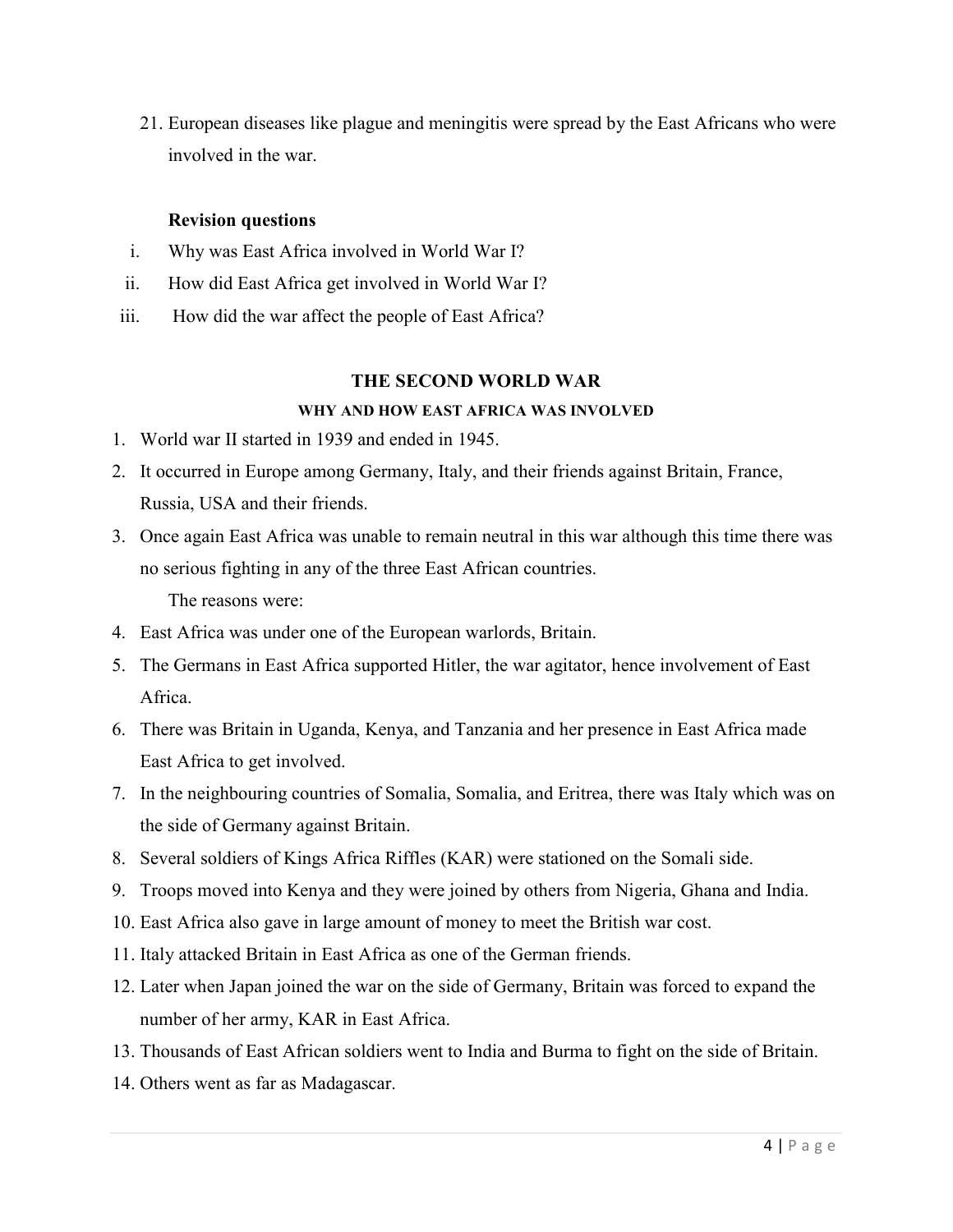- 15. The East African joined this war because of the old British and German conflicts.
- 16. The East Africans had a fear that East Africa will fall back under the German rule yet they hated the German rule.

#### **EFFECTS OF SECOND WAR UPON THE PEOPLE OF EAST AFRICA**

- 1. The war had both positive and negative effects.
- 2. The effects were also political, economic and social in nature.
- 3. The war disrupted internal and external trade.
- 4. It disrupted agricultural activities in East Africa leading to famine.
- 5. Many people lost their lives and many more were wounded.
- 6. African family system was distorted as many men left their homes to go and fight on the side on the colonial masters. Families remained without heads.
- 7. Nationalism developed in East Africa with many political parties being formed.
- 8. The Africans lost respect for the whites as they saw them cry, die and being defeated during the war.
- 9. In Kenya the Asians and the Indian shops were looted by the Africans because they hated them due to their privileged positions.
- 10. Labour shortage hit hard the European factories leading to low production of manufactured goods.
- 11. The Africans in Kenya were encouraged to grow cash crops for the first time.
- 12. The war veterans or ex-servicemen came back with venereal diseases and other Sexually Transmitted Diseases.
- 13. After the Second World War, Tanganyika became a trusteeship of the British under a UNO provision towards self rule.
- 14. It led to rise of militant African Nationalism like Mau Ma rebellion.
- 15. The war brought misery and suffering among the East African people.
- 16. The East African fighters met with other oppressed group from West Africa, and India. They shared their problems under colonial rule and discussed how to get independence.
- 17. The Second World War led to the formation of the United Nations Organization to maintain world peace and prevent any other war from breaking out in the World.
- 18. The Italians were defeated in East African region and this marked the end of their threats to East Africa.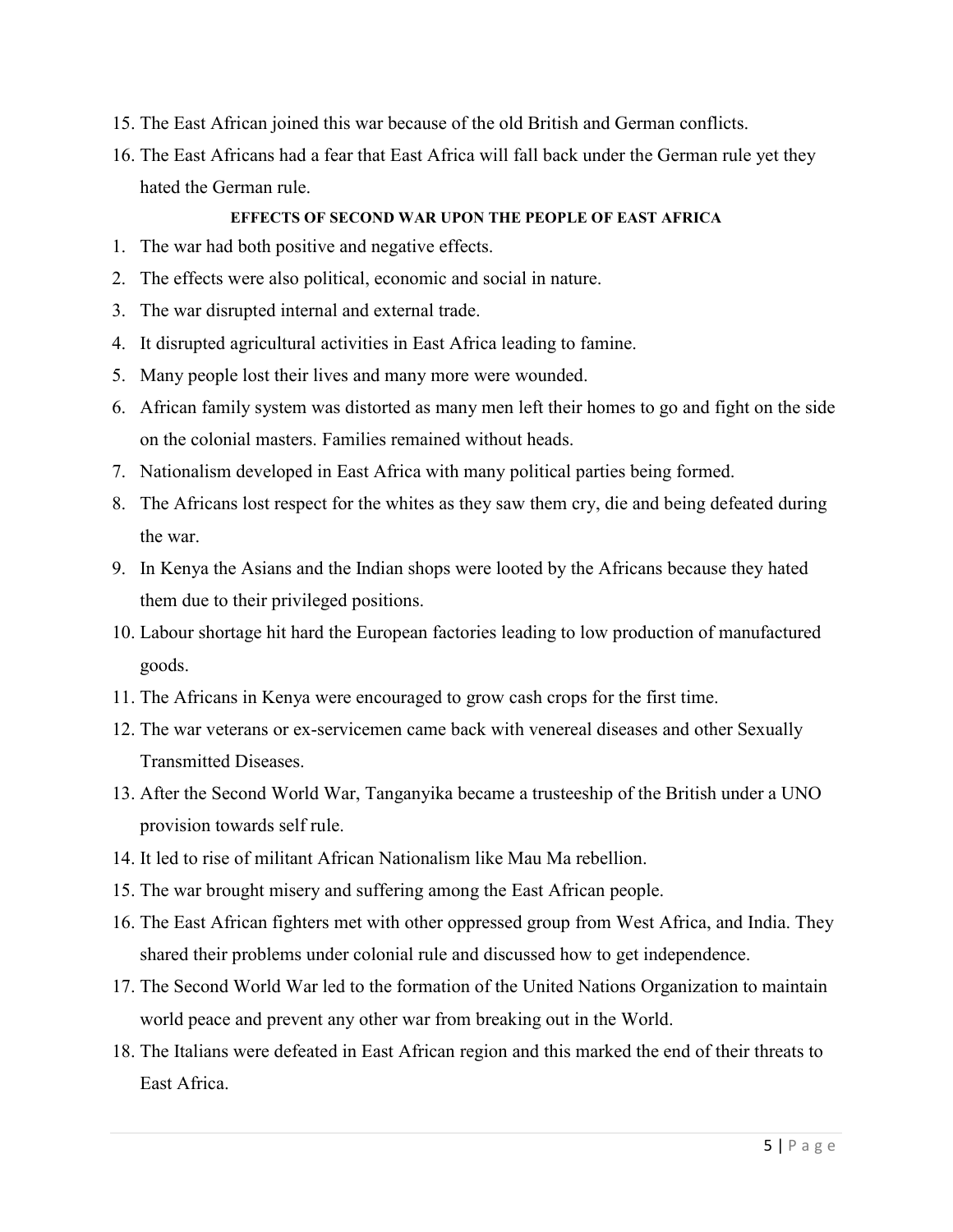- 19. Resettling of ex-service men became a problem because many of them had lost trace of their homes.
- 20. Britain was put under pressure by the UN to withdraw from East African countries.
- 21. The East African fighters learnt new fighting tactics which assisted them during the struggle for independence.
- 22. The Germans in East Africa who had threatened to fight the British were arrested and imprisoned.

### **Revision question**

- i. Why and how was East Africa involved in World War II?
- ii. How did the war affect the people of East Africa?

## **CHAPTER 22**

# **THE EAST AFRICAN FEDERATION OR CLOSER UNION OF EAST AFRICAN COUNTRIES**

### **REASONS FOR THE EAST AFRICAN CLOSER UNION**

- 1. Federation involved bringing together all the three East African countries of Uganda, Kenya and Tanganyika into a unitary government.
- 2. It was an attempt aimed at merging all the East African countries into one state.
- 3. The earlier British Colonial leaders like Fredrick Lugard, Sir Harry Johnstone and Charles Eliot had recommended one administration of East African countries.
- 4. The idea therefore came up as early as 1896 during Lugard's reign and it was bought by Sir Harry Johnstone in 1900.
- 5. Charles Eliot also supported the idea of a federation between 1900 and 1905 before he retired.
- 6. It was not until after the First World War that there was an official attempt to consider a possible union of the three East African countries.
- 7. The reasons for the move were political, social and economic in nature.
- 8. Uganda, Kenya and Tanganyika were jointly ruled by the British government. Britain wanted the three united for easy administration.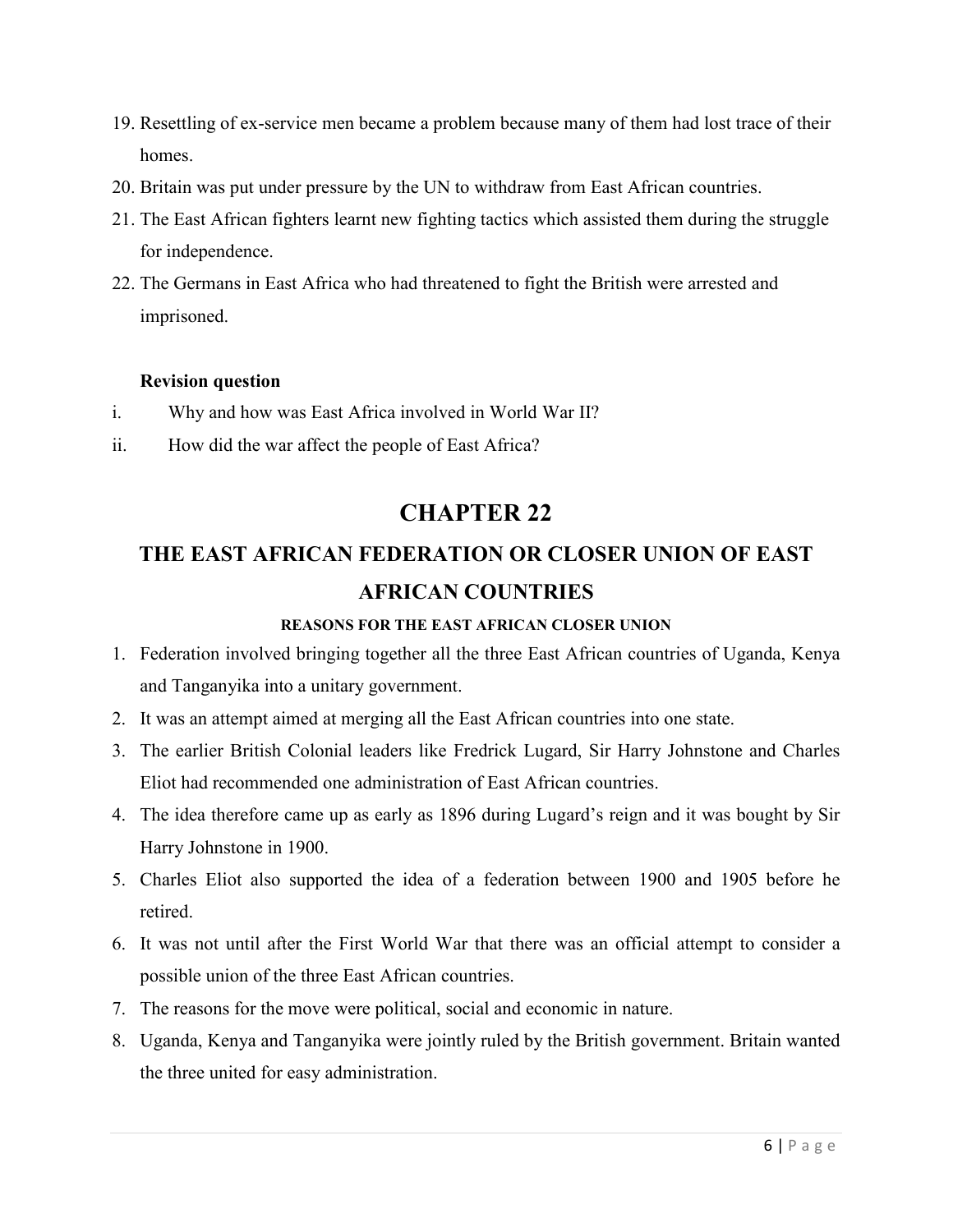- 9. Because of the need for firm control over the source of the Nile River and control of the Nile valley up to Egypt.
- 10. After the First World War, the newly formed League of Nations handed over Tanganyika as a mandate to the British. This promoted the idea of a federation because East African countries were already all under one power.
- 11. Uganda was a landlocked country depending on Kenya and this status made Britain to think of a union to ease transport and communication in East Africa.
- 12. Makerere University before independence was considered "the University of East Africa" attended by intellectuals from all the three countries. This helped in the idea of bringing the three countries together intellectually.
- 13. Britain preferred united administration of her East African empire given the fact that she was the only colonial master in East Africa after World War I.
- 14. The three East African countries shared the same problems thus it would be wise to handle them as one territory.
- 15. The boundaries of the three East African countries were artificial and there would be much gain by sharing resources hence need for a federation.
- 16. Similar laws would also be used once integration was arrived at.
- 17. There would also be joint customs control, postal services, currencies, defense and agricultural research.
- 18. The capital and human resources would also be merged and this would avoid duplication of services.
- 19. There would be joint market and currencies for economic gain.
- 20. Unity and brotherhood among the East African people would also be achieved through East African federation.
- 21. The union would also make the East African countries that were affected by World War I recover quickly from the war effects because they had accumulated a lot of debt.
- 22. The First World War had seen the need for a federation in coordination and sharing resources so as to win the war. The idea therefore picked up after the war had ended.

#### **REASONS FOR THE FAILURE OF EAST AFRICAN FEDERATION**

1. The reasons for the failure of East African federation were both internal and external.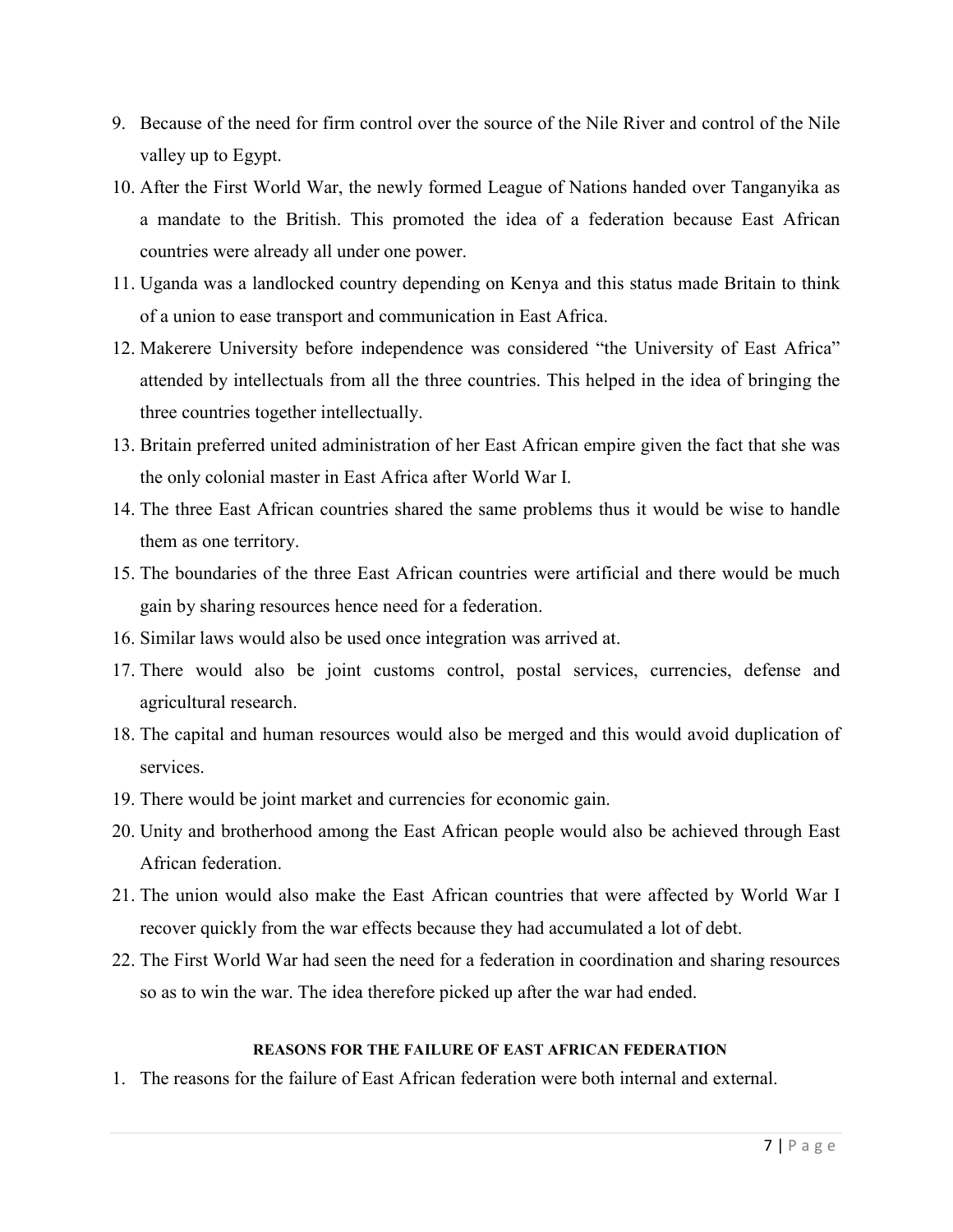- 2. Uganda and Tanganyika strongly opposed the idea. They feared to be turned into white settlers' colonies.
- 3. The Baganda in Uganda also feared that the federation would undermine their privileged position. They looked at the federation as an arrangement that would block their social and political progress.
- 4. The East African states all along wanted independence. They feared that if they went into a federation their quest for freedom would be shattered.
- 5. The Africans also feared the white domination over them incase the federation was formed.
- 6. There was yet another fear that Tanganyika would return to the Germans because there were still some few Germans in Tanganyika and they were still a very big threat.
- 7. The new British Governor in Tanganyika, Sir Donald Cameroon also opposed the idea greatly.
- 8. There was a fear that business in East Africa would be dominated by the White settlers if the federation was achieved.
- 9. At independence the federation would still be impossible because each of the three East African countries took different ideology. For example, Kenya took capitalist ideology while Tanganyika went in for socialist policy.
- 10. The Africans had calculated and found out that the idea would benefit the British government, so they rejected out rightly.
- 11. The Africans in Kenya discovered that the union would interfere with their representation in the Legislative council.
- 12. The idea of a federation had its origin from outside East Africa thus the Africans rejected it in totality.
- 13. Africans had already made drastic steps in influencing politics in their respective countries thus the union would be an interruption to their progress so far made.
- 14. Lord Delamare the major advocate for white settlers had passed away in 1931 and, therefore the idea lacked a figure head to follow it critically.
- 15. The bodies that had been put in place did not recommend that federation was practical in East Africa, for example the L.S Ormsby and Hilton Young Commissions.
- 16. The British government itself never wanted to put in danger its responsibility to the League of Nations as she was charged with responsibility of looking after East African territories.